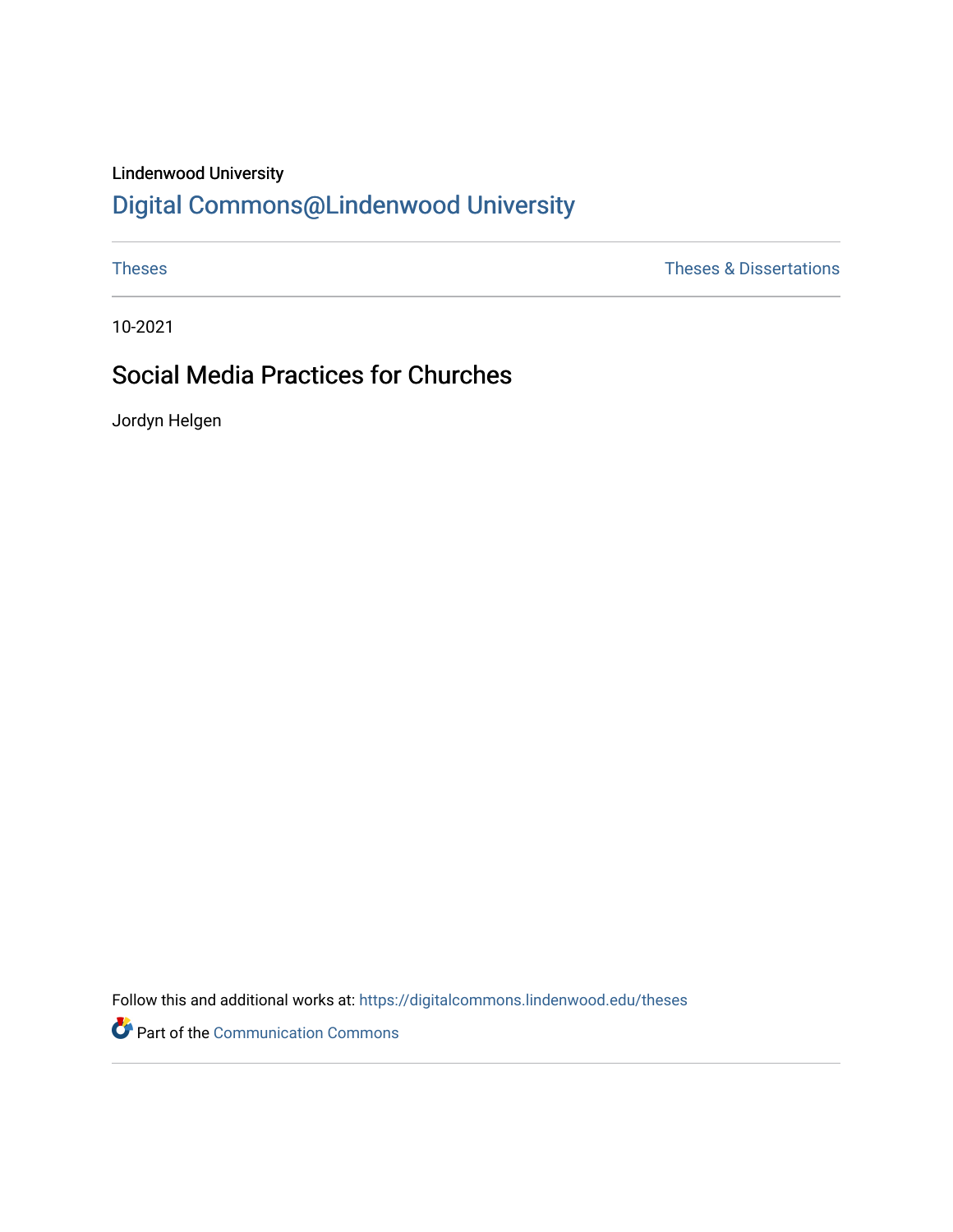### SOCIAL MEDIA PRACTICES FOR CHURCHES

by

Jordyn Helgen

Submitted in Partial Fulfillment of the Requirements for the Degree of Master Science in Social Media and Digital Content Strategy at Lindenwood University

© October 2021, Jordyn Helgen

The author hereby grants Lindenwood University permission to reproduce and to distribute publicly paper and electronic thesis copies of document in whole or in part in any medium now known or hereafter created.

| Jordyn Helgen Jordyn Helgen 10/14/21                             |           |          |  |
|------------------------------------------------------------------|-----------|----------|--|
| Author                                                           |           |          |  |
| <b>Andrew Smith</b><br>Committee chair                           |           | 10/14/21 |  |
| Clayton Smith<br>Committee member                                | <u>Va</u> | 10/14/21 |  |
| Krista Tucciarone Kaster Tucciarone 10/14/21<br>Committee member |           |          |  |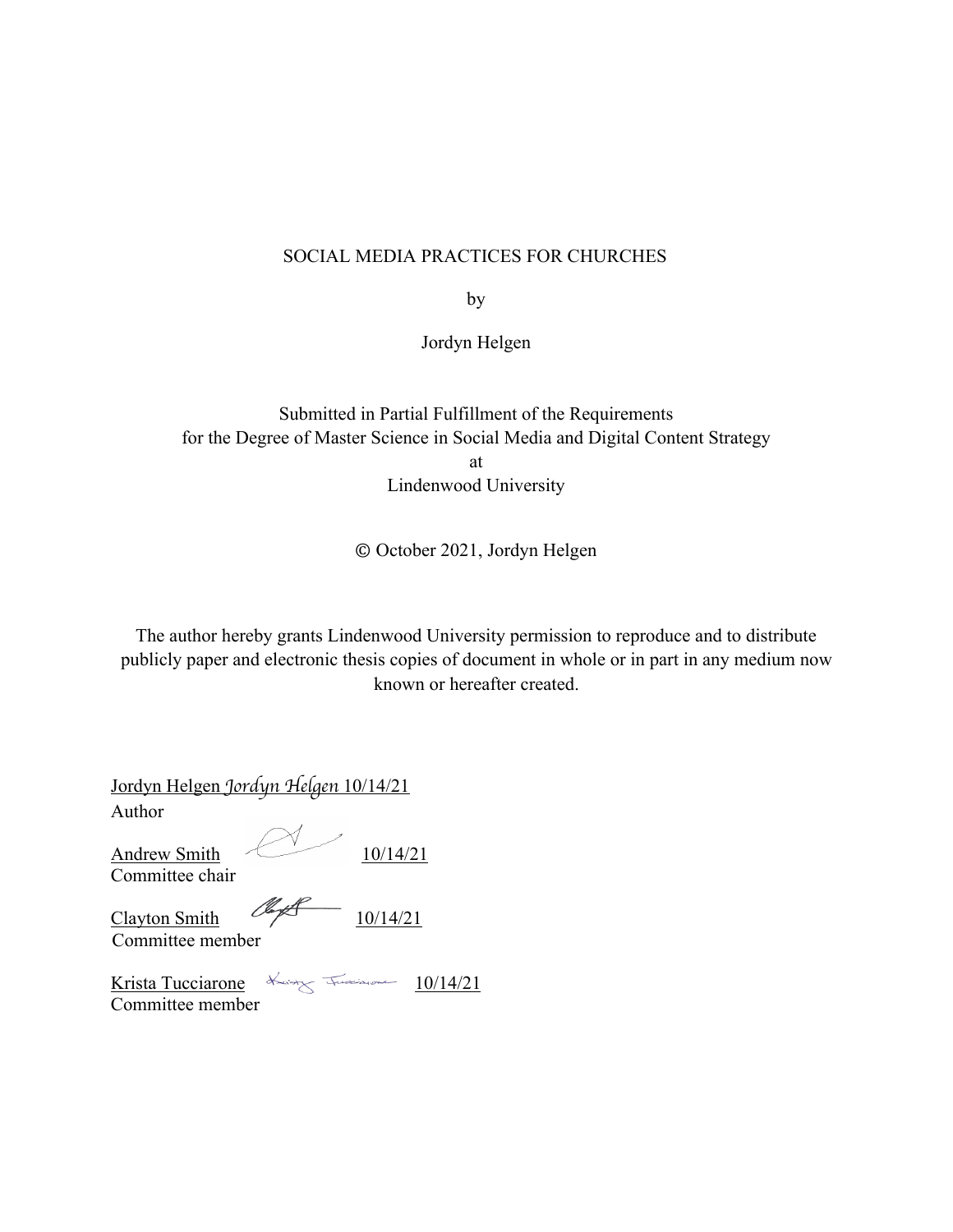## SOCIAL MEDIA PRACTICES FOR CHURCHES

A Thesis Submitted to the Faculty of the Social Media and Digital Content Strategy Department in Partial Fulfillment of the Requirements for the Degree of Master of Science at Lindenwood University

By

Jordyn Helgen

Saint Charles, Missouri

October 2021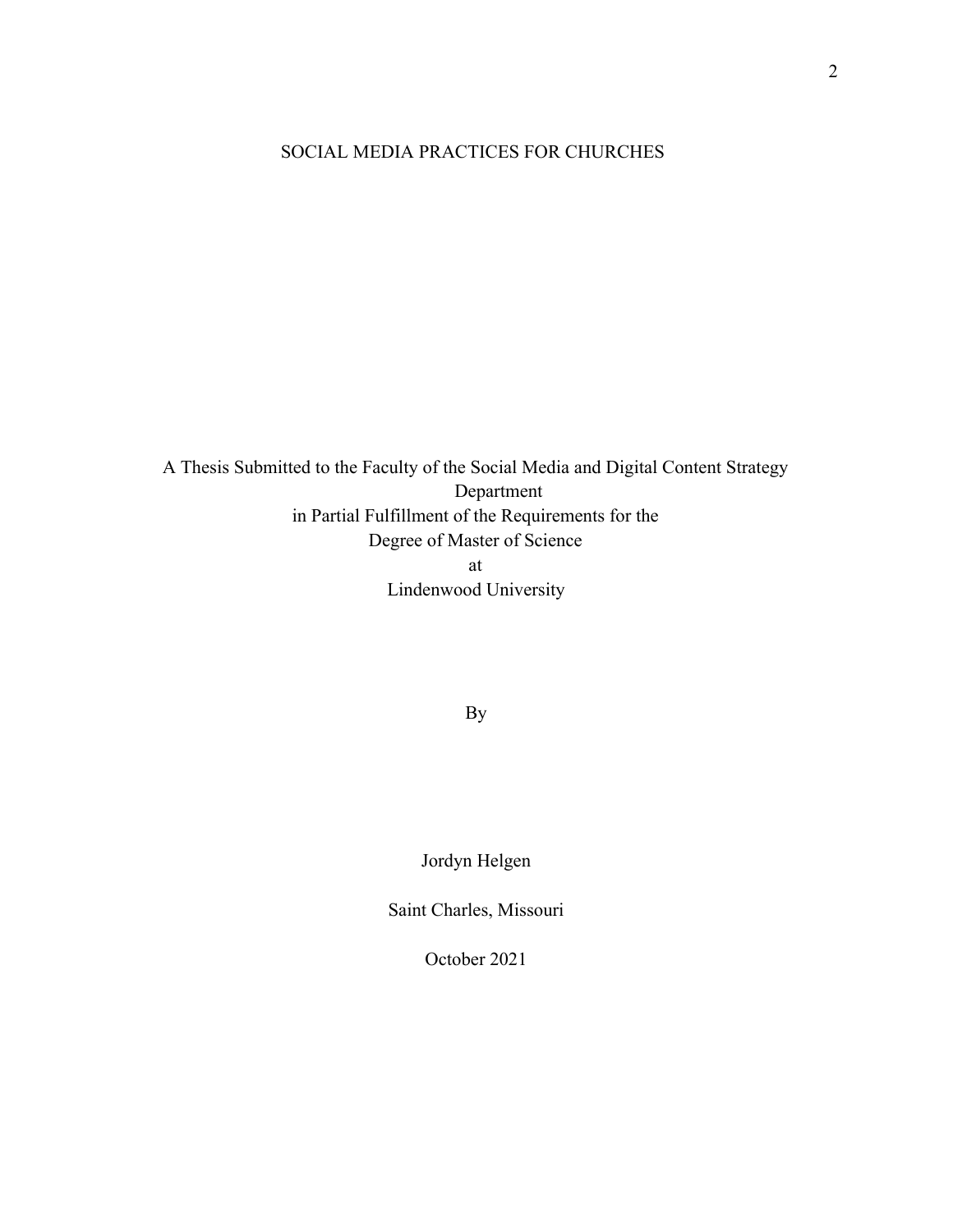#### **ABSTRACT**

Title of Thesis: Best Practices Guide to Social Media for Churches

Jordyn Helgen, Master of Science, 2021

Thesis Directed by: Andrew Smith, Associate Professor of Communications

This project focuses on providing a resource for churches and similar nonprofit organizations to utilize in order to maximize their social media strategy and generate ideas for content. Furthermore, it will help these organizations to better understand social media and how they can use social media tools to accentuate their religious values and accomplish their mission.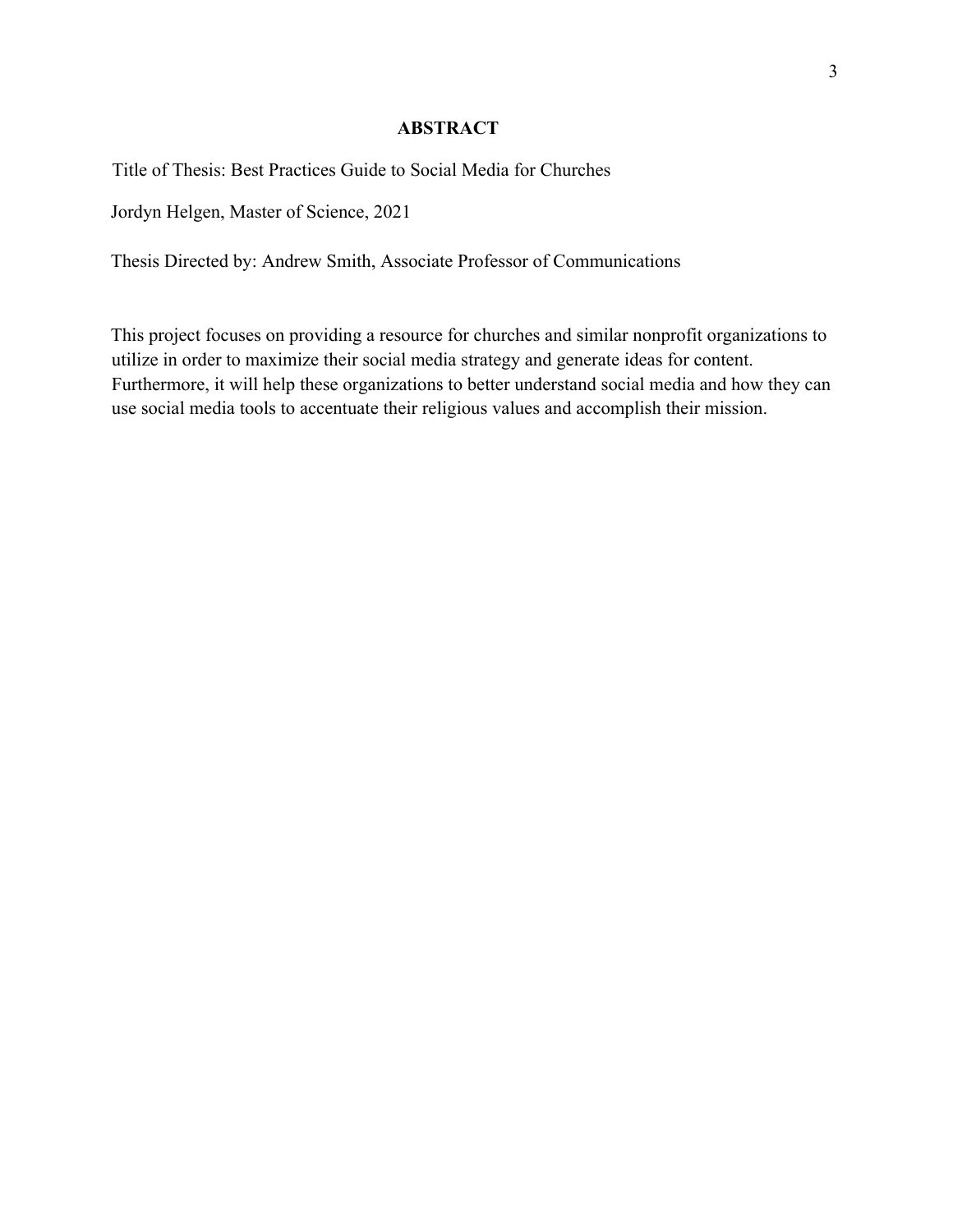## **Table of Contents**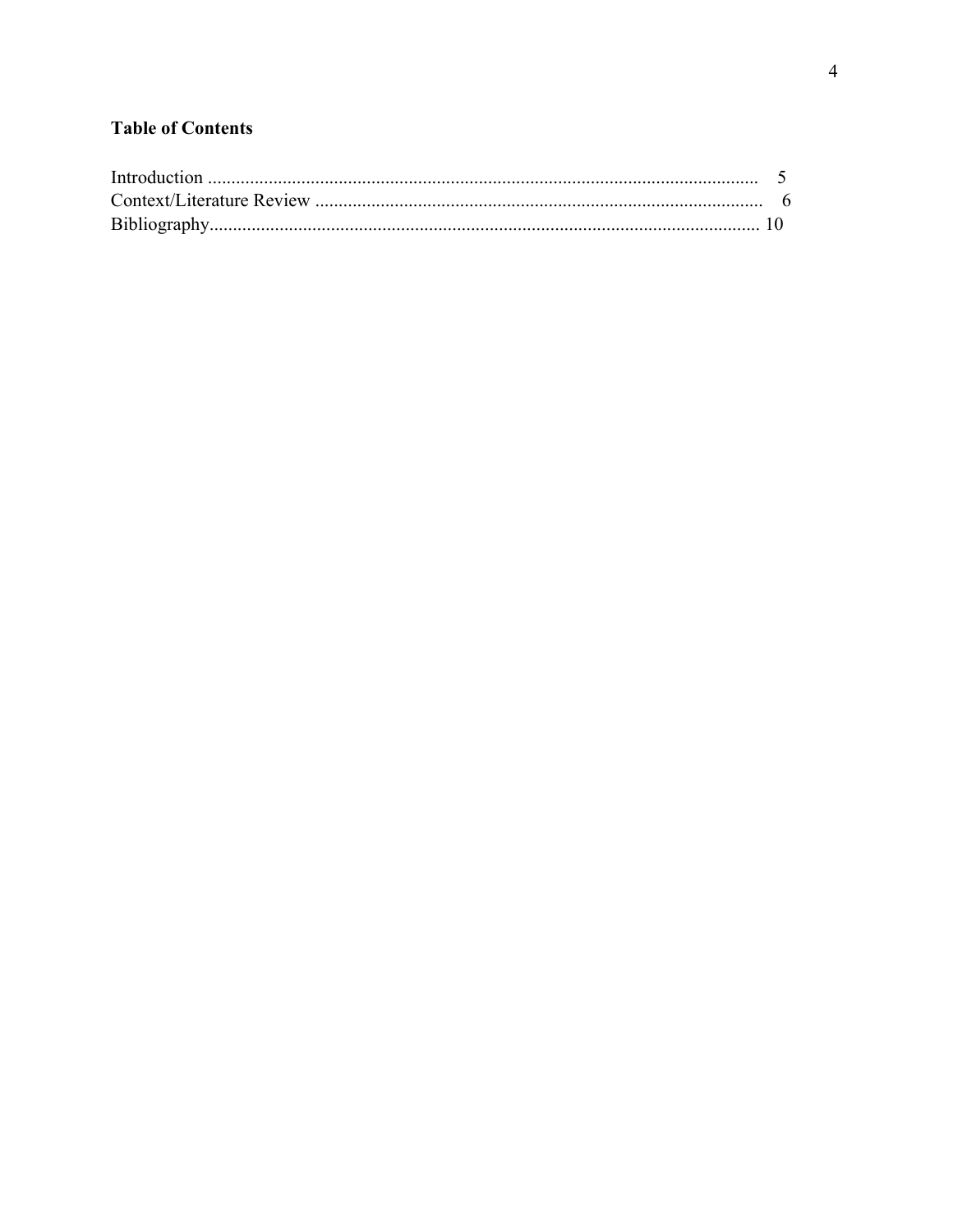#### **Introduction**

As a communications and marketing professional who just transitioned out of a role as a church communications and marketing director, I found myself frustrated at the lack of resources there seemed to be available to church communicators as a whole. That's why I decided I wanted to create a website to help other church communicators navigate the ins and outs of social media and digital storytelling. I saw a need for a resource for churches (and other nonprofit organizations) to utilize in emphasizing their values and carrying out their mission.

For my project, I have created a website – helgenconsulting.com – that serves as a guide for churches and similar religious organizations. The guide functions as an interactive website that includes articles, interviews, and podcasts, and features graphics and videos in order to create visual interest and simplify the steps outlined. The guide is based on my research and personal experience in the field.

This project is important because it helps churches and nonprofit organizations who don't necessarily have the resources to outsource marketing professionals to help them engage and connect with their communities. This guide will be a free resource that will help such organizations maximize their potential and achieve their goals.

Below are several resources that I found to be useful during my research to help contextualize the state of my field. You'll find that I have included a variety of topics, ranging from the LGBTQ+ nonprofit organizations to churches and organizations in Sweden, China, and beyond. It is important to understand social media and how it has been used successfully by nonprofit organizations around the world, especially as Christianity continues to decline in the western hemisphere.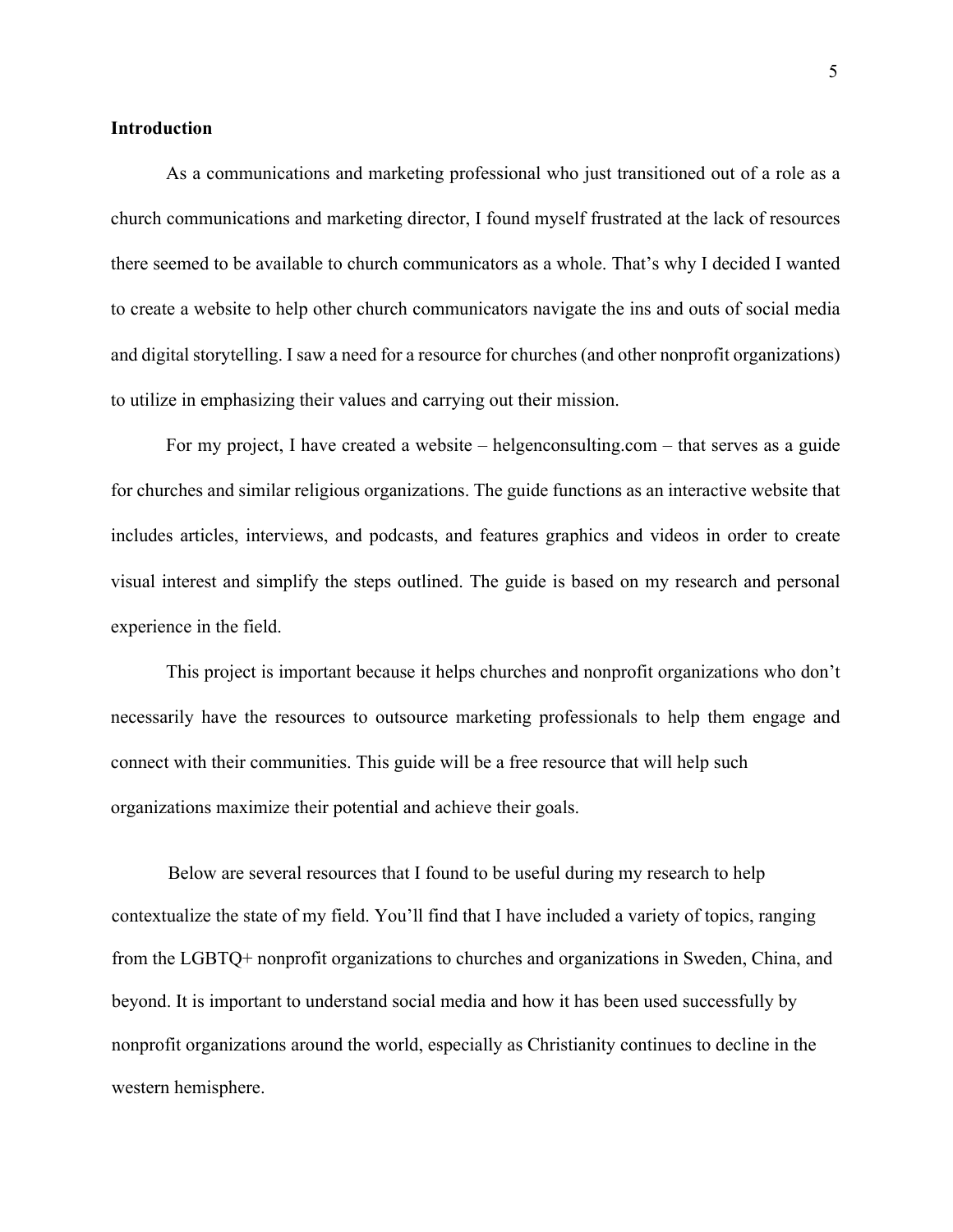#### **Literature Review**

While some people are enthralled with social media, and others don't care for it, most of us can agree that social media is a powerful tool. It offers a variety of features that we can use to connect with friends and family and that businesses can use to market to customers, promote their messages, and develop a following. Cabosky (2016) found that quantitative data alone cannot always be used to predict trends in social media. He argues the value of other metrics, such as consumer demographics, the social media platform being used, and consumer engagement. Callahan (2019) examines social media as a tool for subcultures and minority groups to connect with each other. He finds that certain communities connect with each other online through specific apps such as Snapchat, which is the focus of his research. Carlson and Lee (2015) examine the impact of customer relationship management on social media by surveying college students and performing a statistical analysis. Their research determined that demographics, communication, and immersion have a "significant effect" on followership. Checketts (2018) uniquely explores the risks associated with a leader or person of authority, such as a pastor, who chooses to utilize social media. Because we have the option of creating personal accounts or professional accounts, we must be wise when posting about politics, religion, etc., since consumers might not choose to separate the two when deciding their opinions about the person/brand/account.

Clear (2018) gives some context as to the marketing practices of nonprofit organizations. Her research maintains that nonprofit organizations must use discretion and caution when implementing marketing strategies, ensuring that they are using innovative yet practical approaches. Crawford (2019) examines the social media trends of millennials. This provides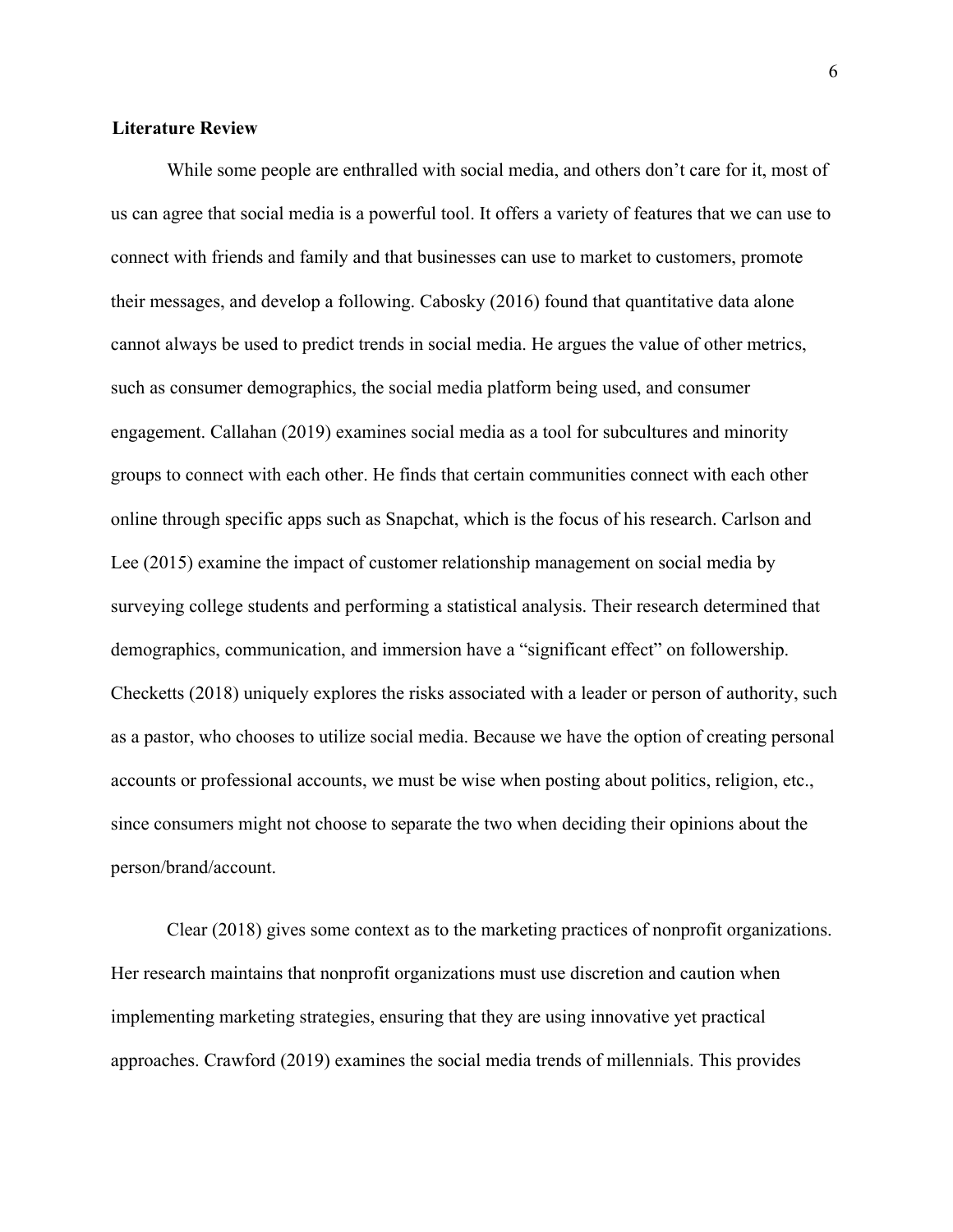valuable information, as this particular demographic is not easily accessible by all nonprofit organizations. In "Digital Shepherding" (2018), the authors collectively examine the role of media and its effects on ministry. It specifically focuses on the religious sector and provides good information about the importance of social media to a nonprofit organization in today's digital age. Dogaru-Tulica and Adina-Loredana (2019) perform a case study regarding Gabriela Firea, mayor of Bucharest in Romania. They find that social media can be a platform for the political climate and can tremendously sway public opinion.

Gelfgren (2015) further develops the conversation around religious leaders and social media, and highlights the risks of such leaders *not* having social media accounts. He examines a former Archbishop of Sweden and how him not having a Twitter account led to several impersonators to create accounts. Gao (2016) hones in on the role of social media for nonprofits in China. He determines the effectiveness of various strategies within the nonprofit segment. He et al. (2016) conduct a case study and describe a framework for analyzing and comparing social media content from business competitors. They argue that businesses and organizations should be monitoring and analyzing content regularly in order to carry out their mission as effectively as possible. Hutchings (2017) examines the Church of Sweden's social media marketing efforts. His research found that consumers who develop an emotional attachment or receive some sort of emotional validation are more likely to follow and interact with a page than those who do not.

Knudsen and Nielsen (2019) analyze the marketing practices of various churches. They determine that all churches should move to having an online presence if they haven't already. Lev-On and Lissitsa (2018) examine the social media habits of users with various religious backgrounds. They found that those coming from minority religions felt digitally divided, while those coming from more widespread religions and denominations were more likely to use social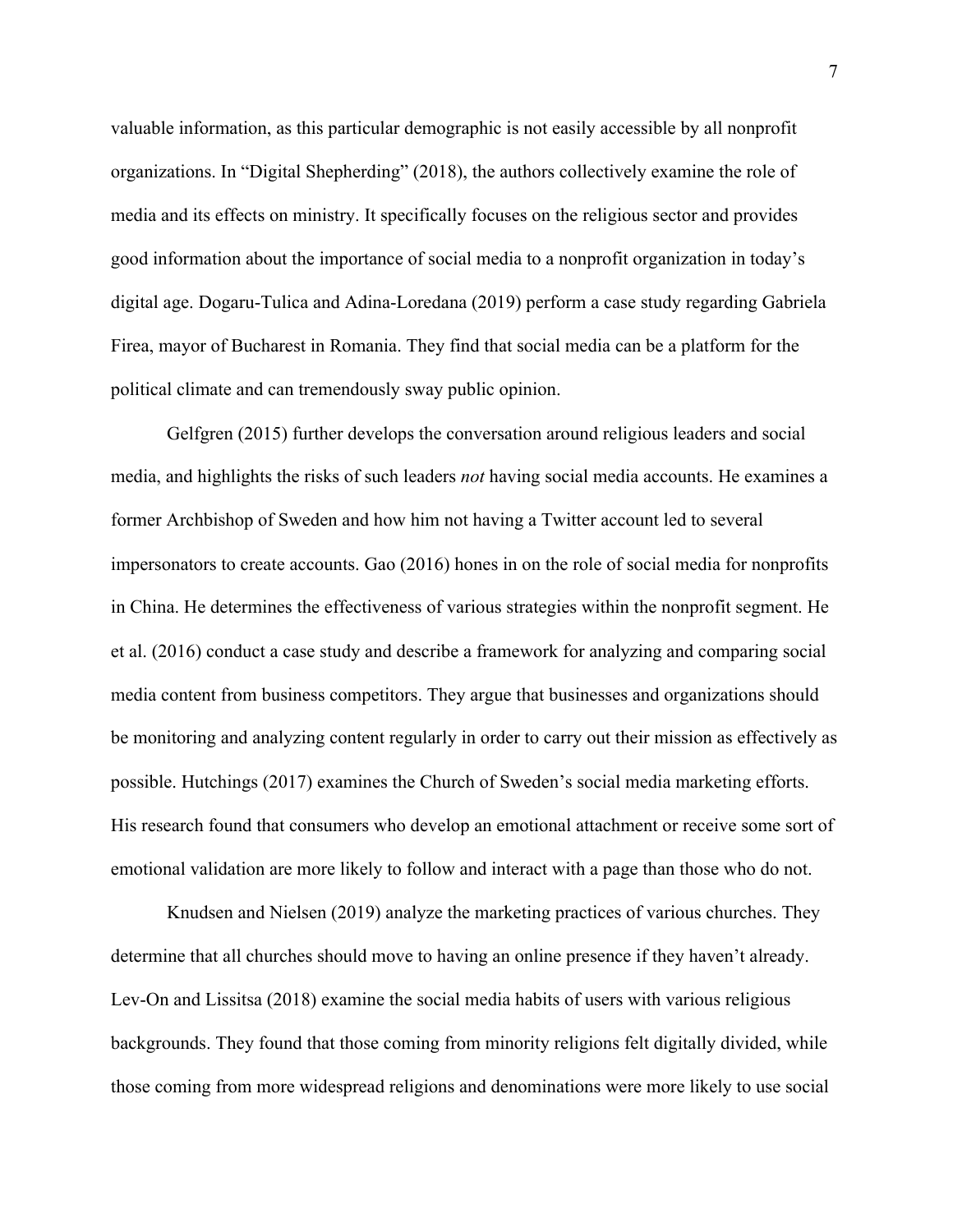media. Mazid (2019) explores Facebook and all its implications for the nonprofit sector. He specifically outlines the advantages of the platform for LGBTQ+ nonprofit organizations. Ming-Yi (2020) uses the Globalization Theory, Systems Theory, and Organization-Public Relationship Theory to dissect the various social media platforms (Facebook, Instagram, Twitter) and discuss the advantages and disadvantages of using each for different businesses, including nonprofit organizations.

Based on his research, Newman (2016) reports that businesses (and nonprofits alike) could learn a lot from political pages when it comes to social media. Pressrove and Pardun (2016) examine the phenomenon known as a parasocial relationship and its importance in social media. They found that the more emotionally invested a person is to a company or account, the more likely they are to financially contribute to that cause. Rajan and Vaz (2018) focus on the social media platform Whatsapp and how acronyms emerge out of social media platforms. This gives some good context as to why a church or nonprofit organization should be aware of various acronyms and trends that are emerging and when not to use them. Raman (2016) examines the effects of social media, analytics, and cloud computing on nonprofit organizations in the context of India.

Ratcliff, et al. (2017) utilize the uses and gratifications model to examine why people utilize social media and how businesses, especially churches and other nonprofit organizations, can tailor their content to fit the various expectations that exist. Roy (2021) explores the idea of social media as "property" and how that gives a sense of ownership to the working class. Seeling et al. (2019) really delves into nonprofit social media and all of the implications associated with it. They find that, when best practices are implemented, success is reached not only in the social media realm but in other marketing endeavors as well. And, finally, Tully et al. (2019) analyzes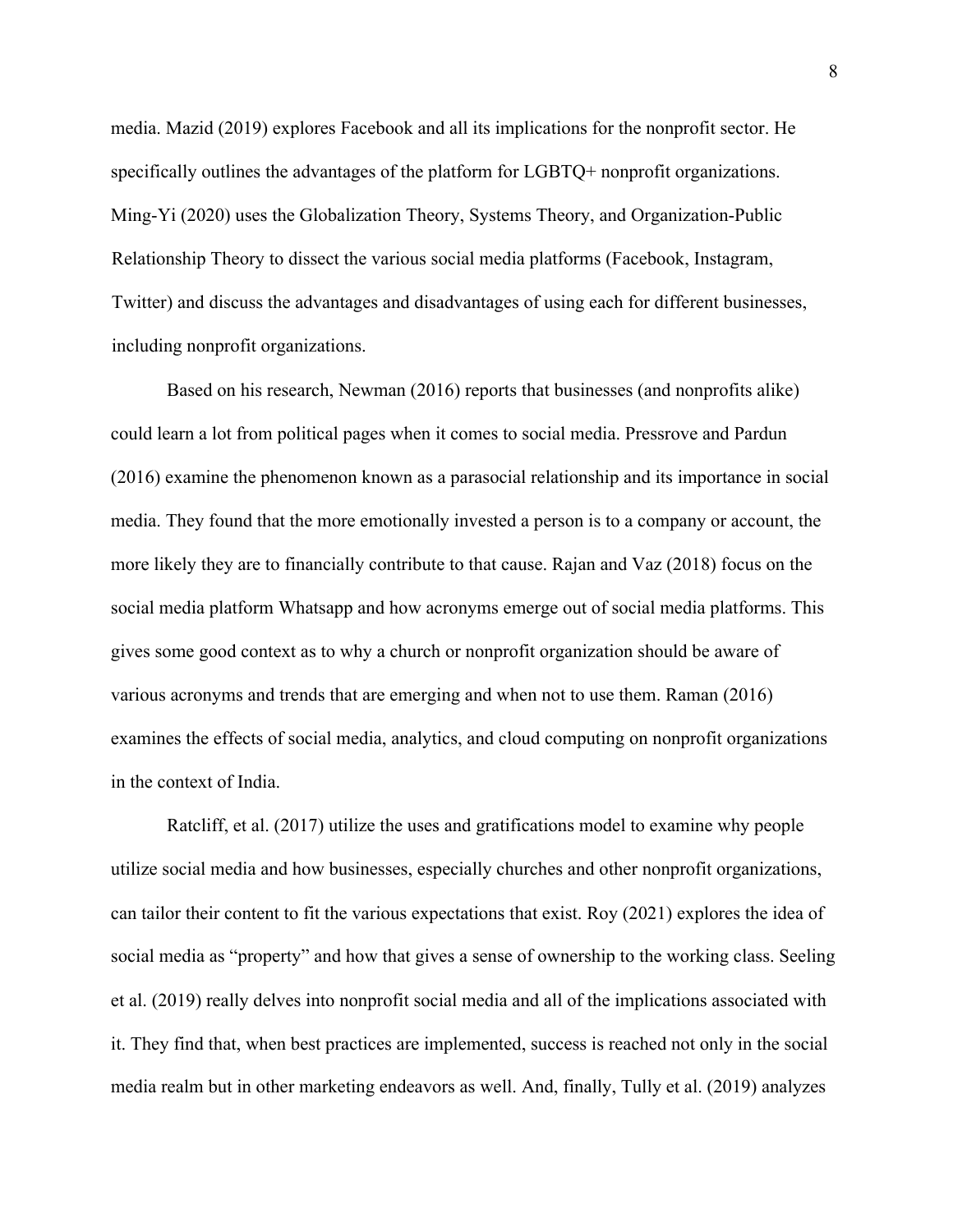the Ebola virus and how social media (specifically Twitter) can be used to educate, promote, and raise awareness.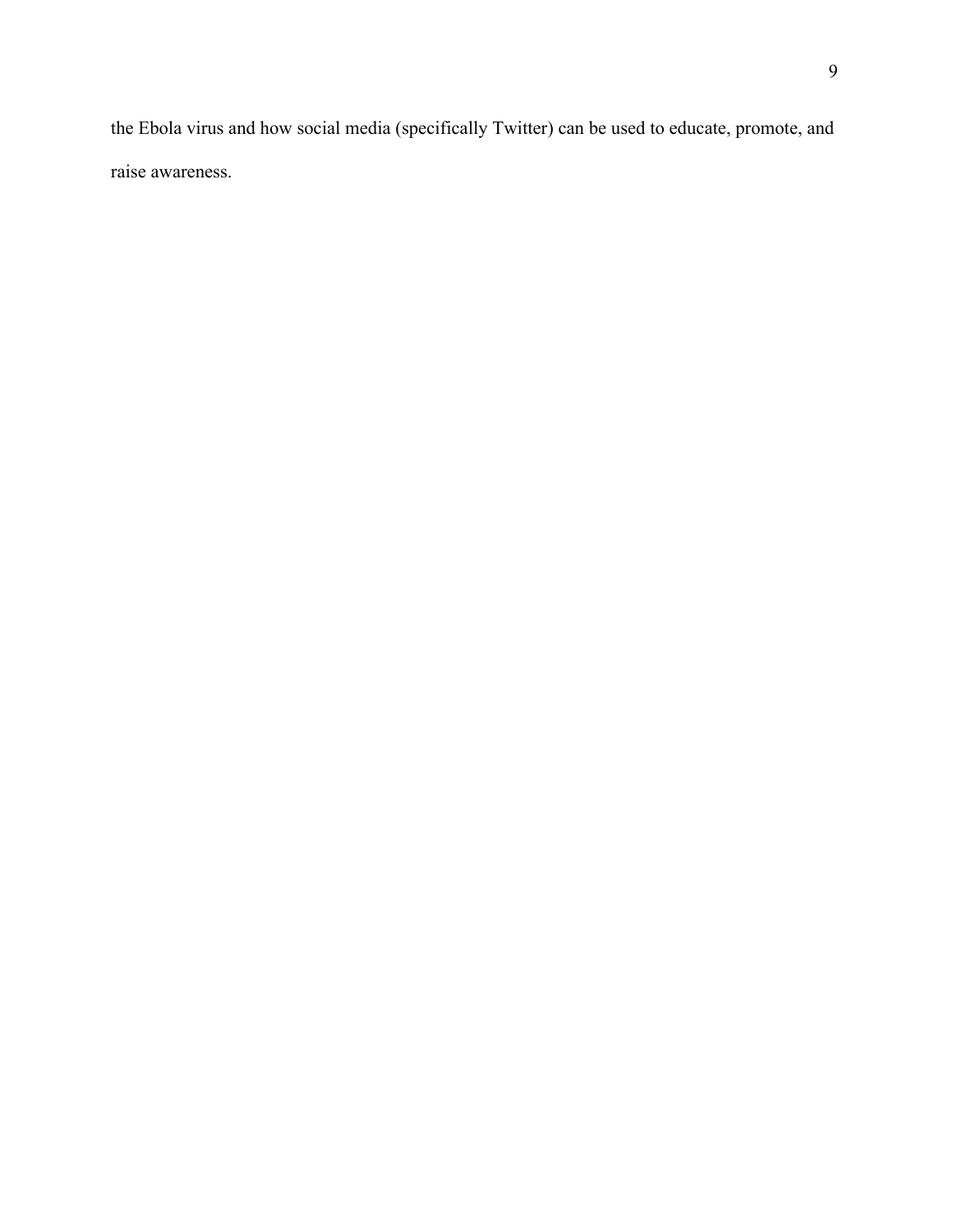#### **Bibliography**

Cabosky, Joseph. "Social Media Opinion Sharing: Beyond Volume." *The Journal of Consumer Marketing*, vol. 33, no. 3, 2016. doi:http://dx.doi.org/10.1108/JCM-02-2015-1323. Accessed 31 May 2020.

> In this research paper, Cabosky takes a look at opinion sharing on social media. Although his research particularly emphasizes entertainment publicity, he still offers relevant statistics surrounding social media consumption and activity of various demographics, including young adults. His goal was to find the holes in research previously completed in the field and fill in those gaps with his own findings. His argument maintains the idea that marketing research solely takes into account social media consumer behavior on the basis of quantity, which is what creates these flaws in the research. He argues that the success of an entity cannot be measured by such metrics alone, especially when those metrics are based on volume rather than more situational contributors. Many of the stats he lays out in his paper are relevant to my topic because they give me an idea of who is using social media in terms of gender and race, in addition to the types of platforms they are using.

Callahan, Clark, et al. "Snapchat Usage Among Minority Populations." *Journal of Media & Religion*, vol. 18, no. 1, Jan. 2019, pp. 1–12. EBSCOhost, doi:10.1080/15348423.2 019.1639404. Accessed 12 September 2020. In this interesting study, Snapchats were analyzed over a two-week period from the Snapchat story at Brigham Young University (BYU) in Provo, Utah. The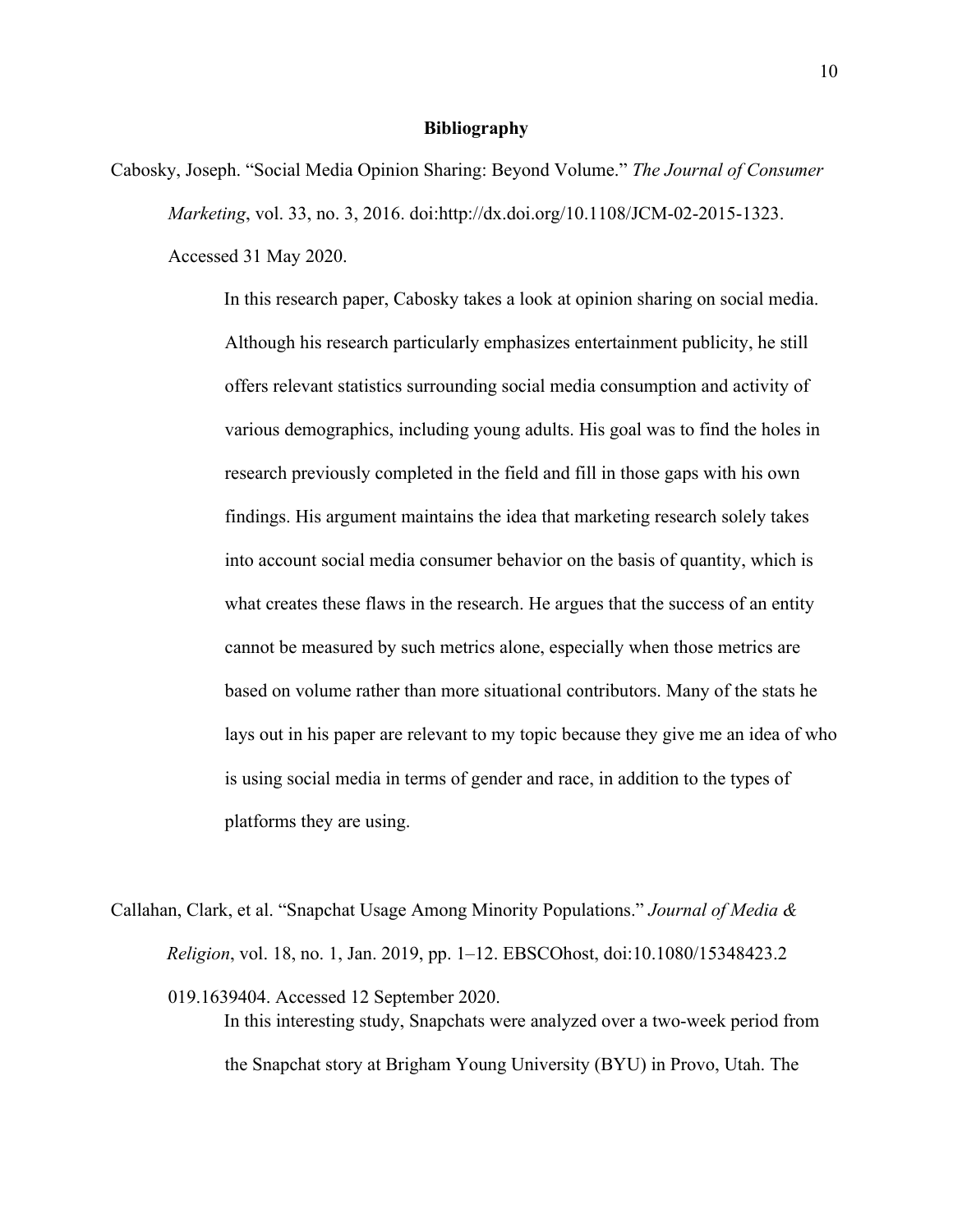main purpose of this article and study are to highlight the idea of subcultures and minority populations being connected through social media. In this sense, this study analyzes the Snapchat subculture within BYU, within the Latter-Day Saint faith, and within the state of Utah. Information from this study can be leveraged in several ways within the religious community. Churches that may be becoming irrelevant towards different demographics may utilize the ideal of subcultures in order to increase its audience and community. This content may be a great podcast discussion.

Carlson, Ashley, and C. Christopher Lee. "Followership and Social Media Marketing." *Academy of Marketing Studies Journal*, vol. 19, no. 1, 2015. *ProQuest*, https://search.proquest.co m/docview/1693219326?accountid=12104. Accessed 31 May 2020.

> The authors of this research project examine the correlation of customer relationship management to social media marketing. Like the above study, the target audience in this research is college students. This study provides a lot of background information about social media that is very helpful for my project. Because it discusses the use of social media platforms by the millennial generation, I am able to apply much of what is discussed to my project of targeting young people and families with social media best practices. The article explores the different tendencies of social media consumers in various circumstances in regards to best marketing practices of organizations. It also explores the world of advertising to consumers on social media as part of the literature review. The study provides a lot of valuable information regarding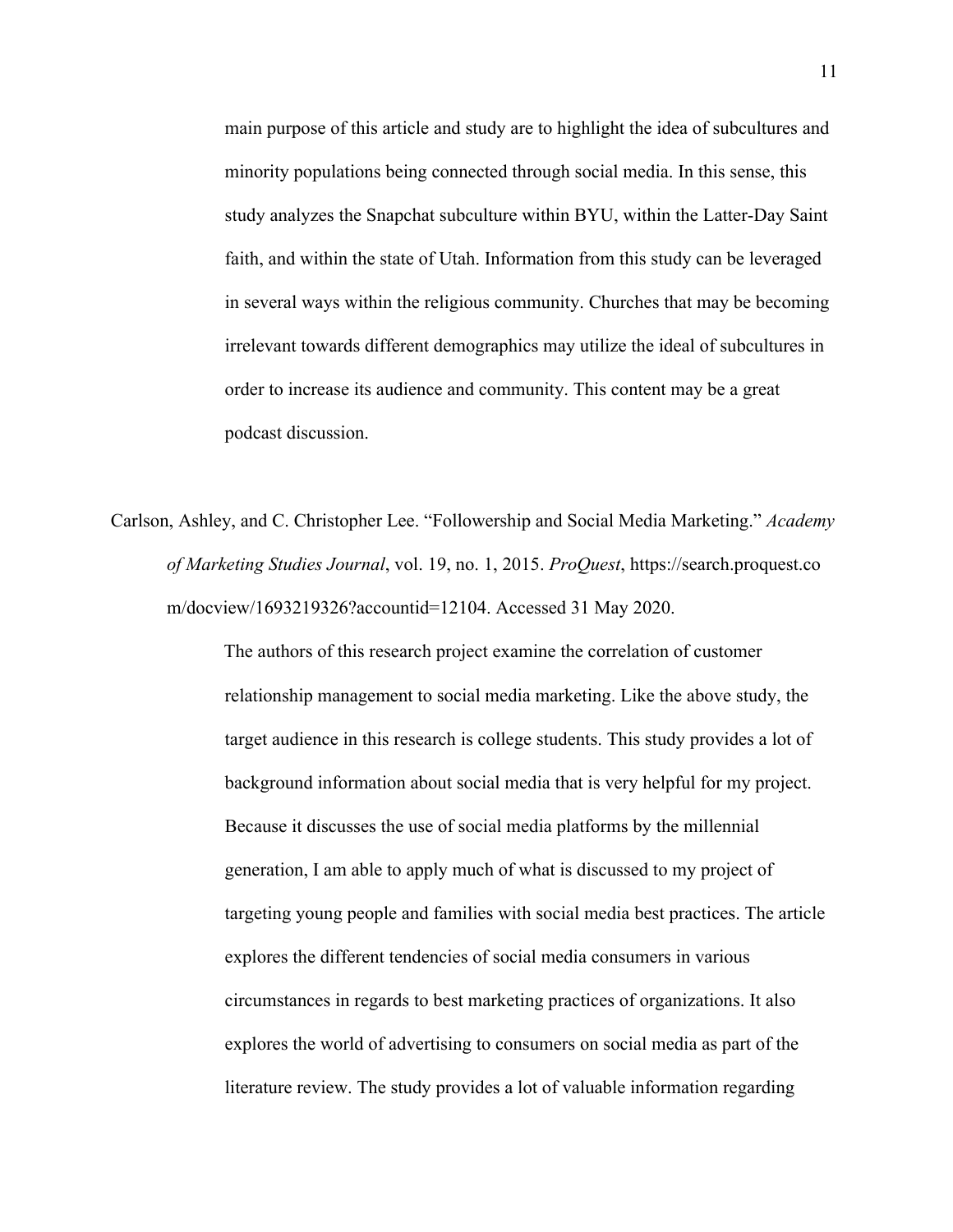gender, immersion, and social media followership, but is lacking in the context of sample size (140 students).

Checketts, Levi. "The Persona of the Pastor on Social Media." *Communication Research Trends*, vol. 37, no. 2, 2018, pp. 25-33. *ProQuest*, https://search.proquest.com/docview/2080867 262?accountid=12104. Accessed 19 September 2020.

> This article covers the risks presented to religious leaders by social media. It also covers some of the psychological aspects of socialization and claims that humans are meant to have a "division of performances." For example, does hypothetical Frank create a Facebook page for Pastor Frank, husband Frank, or grandson Frank? Since congregation members' perceptions may not be fully accurate, religious leaders should not assume that specific posts, comments, or photos will be taken within the correct context. The article also explores potential solutions to avoid these sorts of situations, such as public ministries, or group digital Bible studies.

Clear, Anne, et al. "Nonprofit Advocacy Tactics: Thinking Inside the Box?" *Voluntas*, vol. 29, no. 4, 857-869, 2018. doi:http://dx.doi.org/10.1007/s11266-017-9907-4. Accessed 31 May 2020.

> Unlike the two previous studies, this article addresses the practices of nonprofit organizations. It offers an interesting perspective which includes ideas such as the importance of nonprofit organizations (like churches) to be involved in social debate. Although this article offers information that sides on the political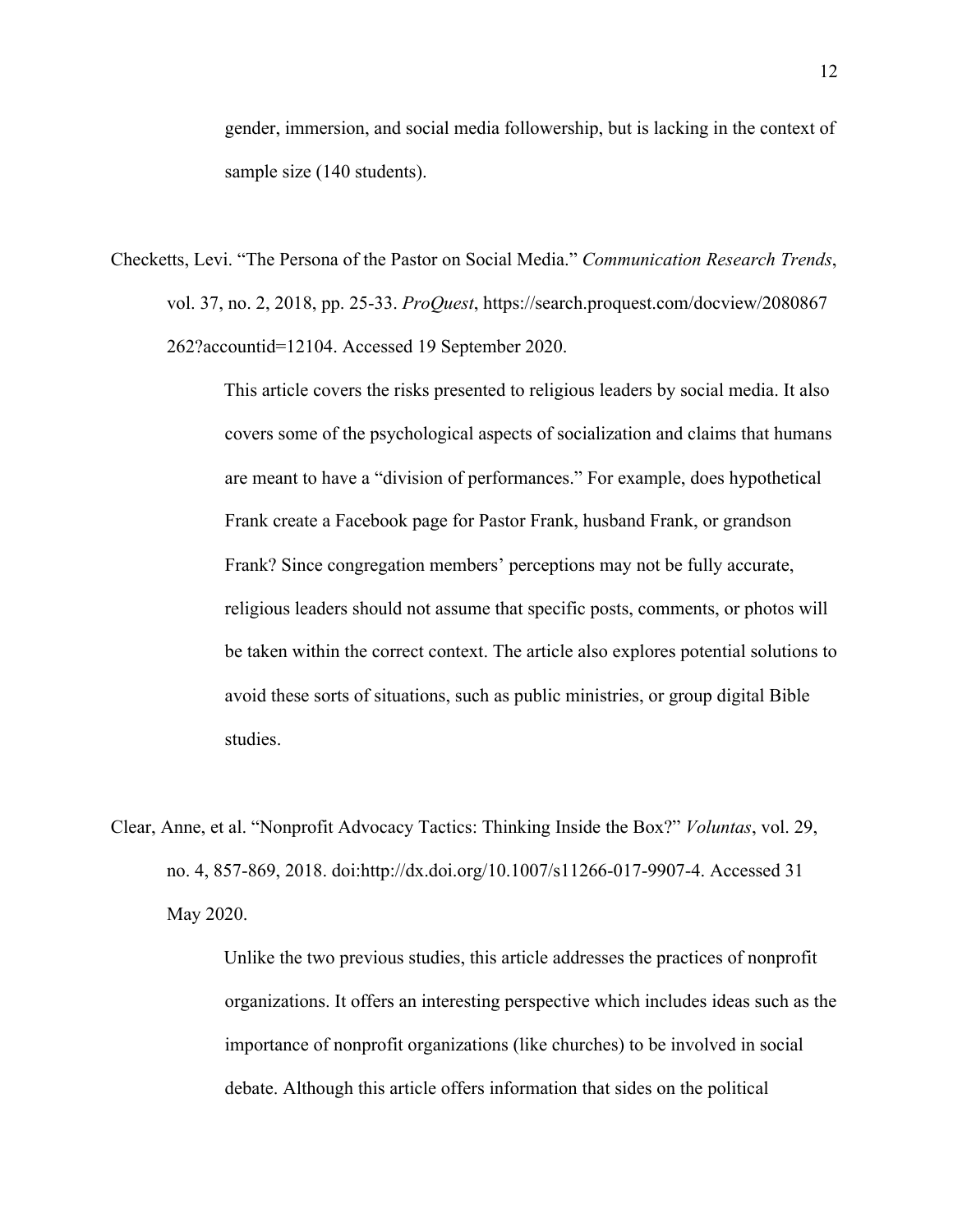spectrum, it provides a lot of keywords and details about nonprofits which serves as a good foundation for my research. The researchers examine two types of nonprofit organizations, including "insider" and "outsider" organizations. While churches would probably fall under the outsider category because they do not typically work with government and policy makers, this section does spark my critical thinking skills and makes me think about how these types of relationships might make themselves relevant in the church social media field. Overall, this article might be a bit of a stretch in some areas that don't necessarily pertain to social media practices of churches, but there is still a lot of good information about nonprofits and the various nuances associated with the nonprofit industry that I can use in my project.

Crawford, Elizabeth, et al. "Philanthropy in the Millennial Age: Trends Toward Polycentric Personalized Philanthropy." *Independent Review*, vol. 23, no. 4, Spring 2019, pp. 551–568. EBSCOhost, search.ebscohost.com/login.aspx?direct=true& AuthType=sso&db=buh&AN=135491443&site=ehost-live. Accessed 30 May 2021. This study examines the philanthropic efforts of millennials and how they use social media to carry forth their goals.

"Digital Shepherding: Social Media Reshaping Religious Leadership and Pastoral Care." *Communication Research Trends*, vol. 37, no. 2, 2018, pp. 3-4. *ProQuest*, https://search.proquest.com/docview/2080868567?accountid=12104. Accessed 19 September 2020.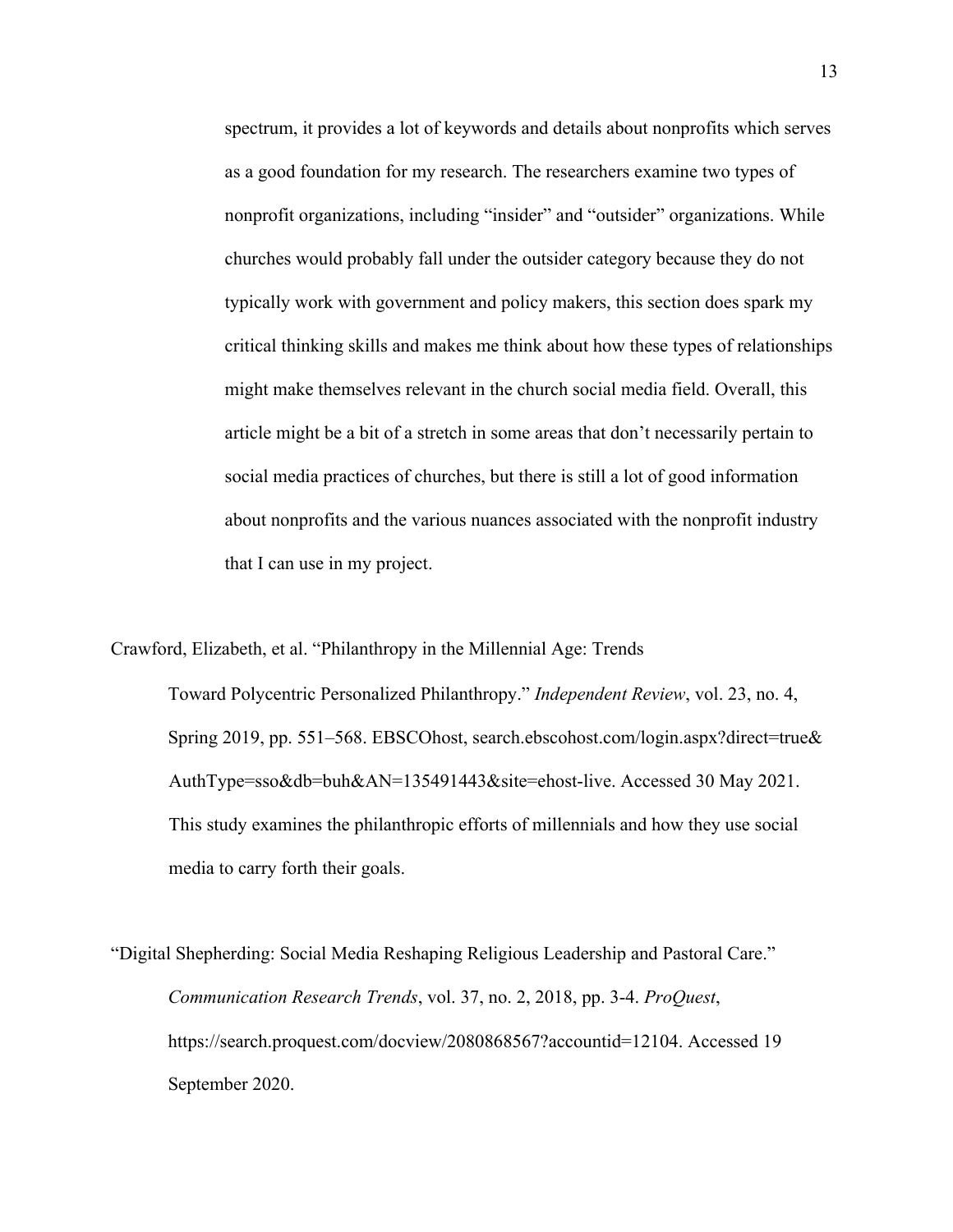This article focuses on the concept of "digital shepherding," or how the digital world has directly affected how a pastor must act and change in communication patterns. How has the pastoral landscape changed after the widespread adoption of digital culture? This collection of papers goes into detail on how social media has affected the authority of religious leaders and churches overall. Additionally, this collection also goes into detail regarding how the focus of Christian life over the last couple millennia has been the oral proclamation of faith, not necessarily the written. How will religious leaders and congregations adjust to this transformation of worship? I look to utilize this collection to help increase the perspectives of the impact of social media on churches.

Dogaru-Tulica, and Adina-Loredana. "How Do Women Politicians Display Their Online Faith in Social Media? Case Study: The Mayor of Bucharest, Gabriela Firea." *Journal of Media Research*, vol. 12, no. 1, Mar. 2019, pp. 92–113. *EBSCOhost*, doi:10.24193/jmr. 33.6. Accessed 19 September 2020.

> This interesting case study reviews how Gabriela Firea, mayor of Bucharest in Romania, has risen to the third most popular public figure in Romania, behind the male Romanian President and Prime Minister. In post-communist Romania, mayor Gabriela Firea displays her online faith in social media, and it has paid off. The case study analyzes Firea's posts and finds that faith-based posts result in the largest social media interactions. These posts attract new fans and help retain existing ones. This unique scenario, being a post-communist country with a female political underdog, really shows the true power of social media when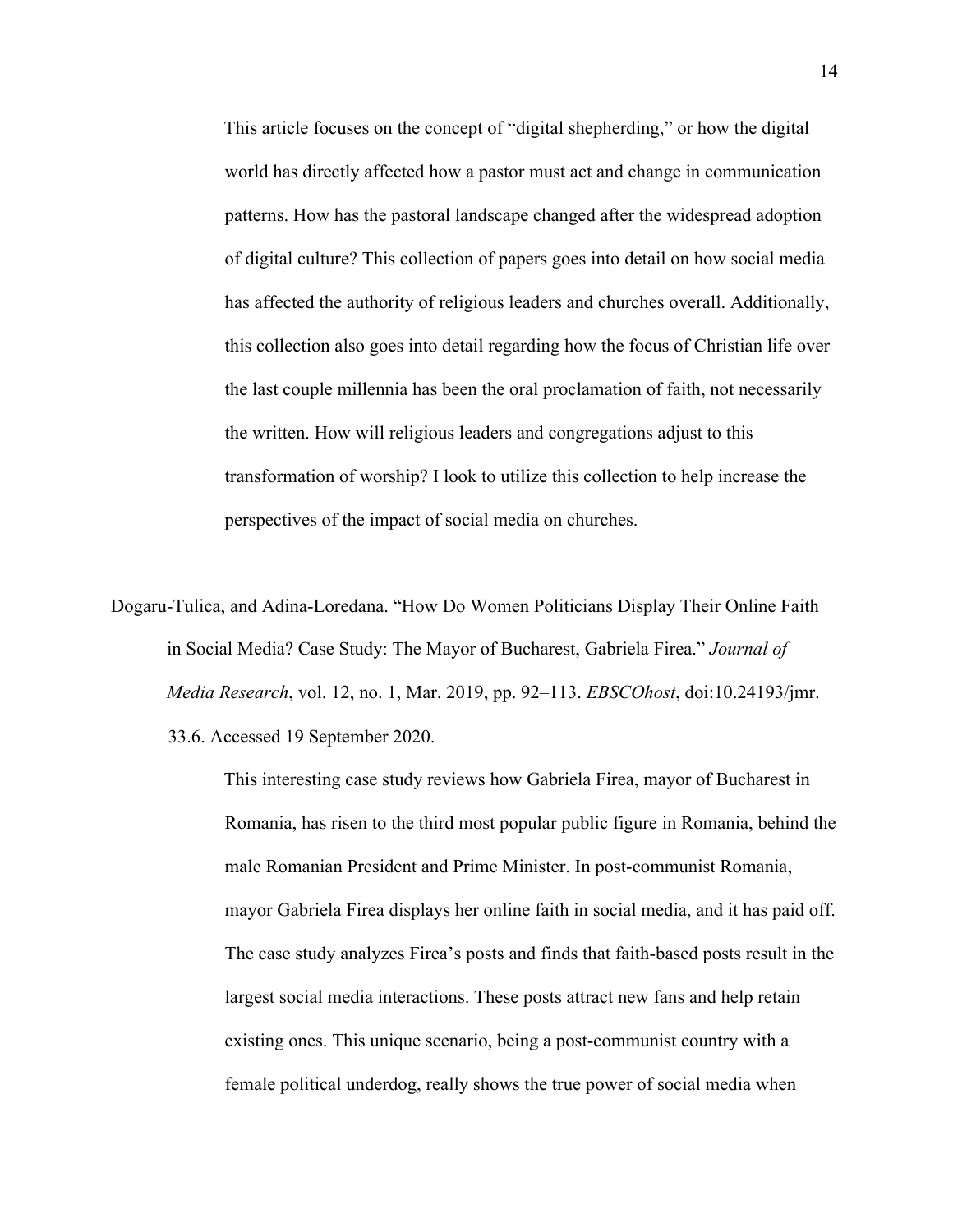applied correctly. It provides a new medium, which previously would likely not have worked.

Gelfgren, Stefan. "Why Does the Archbishop Not Tweet?" *NORDICOM Review*, vol. 36, no. 1, June 2015, pp. 109–123. *EBSCOhost*, doi:10.1515/nor-2015-0009. Accessed 12 September 2020.

> This article addresses the issue of the Archbishop of Sweden not having a Twitter account. Due to this void, a local congregation member created a fake account impersonating the Archbishop and began to gather a large gathering of followers. Although the account was banned after the Catholic Church contacted Twitter Inc., this article analyzes the outcomes of this event and goes into detail of the potential dangers of religious social media presence. This article mainly goes into the dangers of online presence, and the increased risk of impersonation and fraud. Oddly enough, the successor to the Archbishop in question did become an active user of social media, particularly Twitter. This offers a unique comparison between the two concepts.

Gao, Fangfang. "Social Media as a Communication Strategy: Content Analysis of Top Nonprofit Foundations' Micro-Blogs in China." *International Journal of Strategic Communication*, vol. 10, no. 4, Sept. 2016, pp. 255–271. EBSCOhost, doi:10.1080/1553118X.2016.11966 93. Accessed 30 May 2021.

> This study offers a lot of information about nonprofit foundations in China that decided to utilize social media in order to carry out their strategic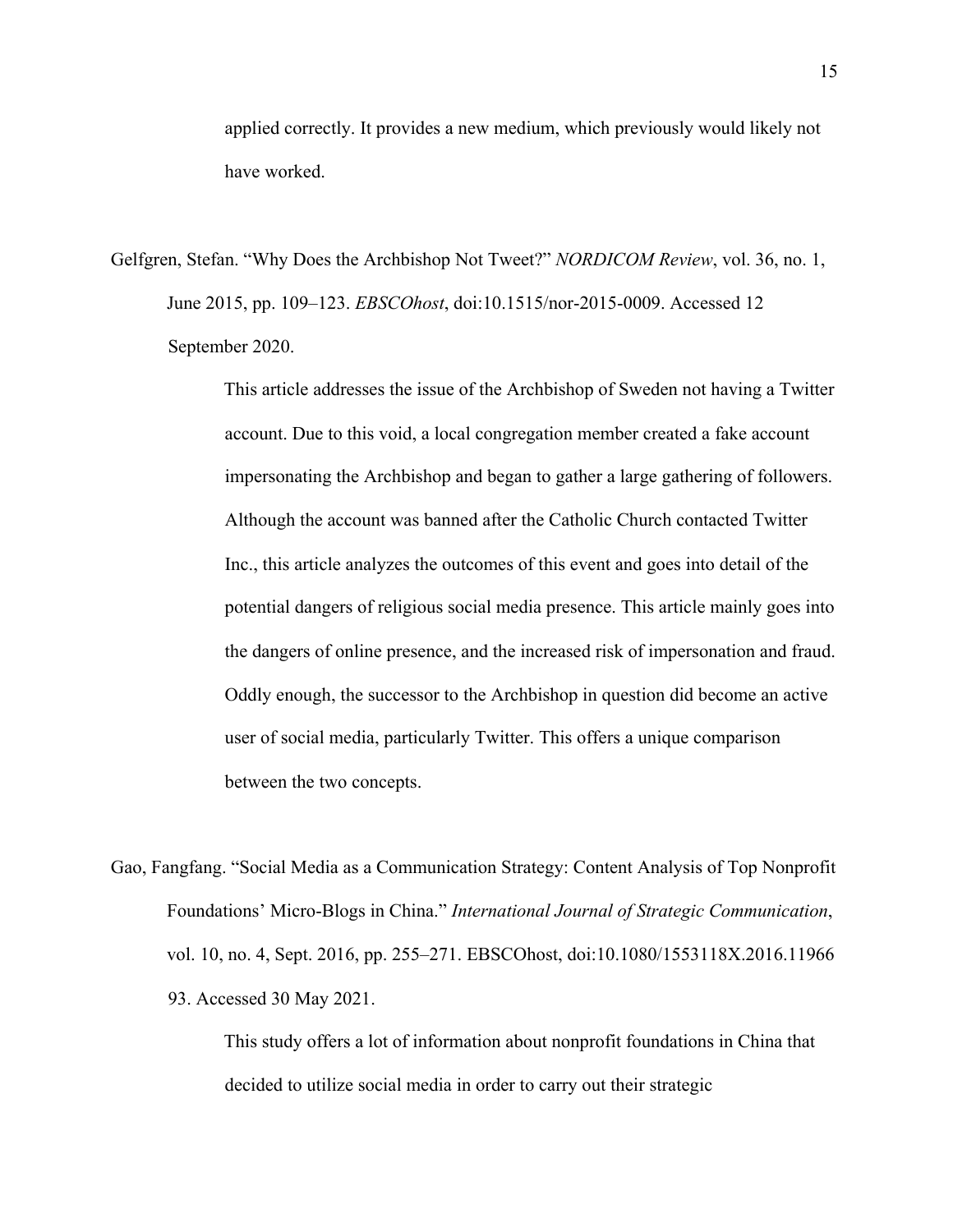communication. It specifically focuses on Sina Weibo, a popular microblogging platform in China, and examines which strategies were more effective in carrying forth the various missions of these nonprofit public-fundraising organizations.

He, Wu, et al. "Actionable Social Media Competitive Analytics for Understanding Customer Experiences." *The Journal of Computer Information Systems*, 56(2), 145-155, 2016. *ProQuest*, https://search.proquest.com/docview/1795622769?accountid=12104. Accessed 31 May 2020.

> In this next article, the researchers explore the value of monitoring and analyzing an organization's rivals, per se, on social media in order to gain a competitive edge. Although this study is centered on a business model, the information and opinions presented are directly applicable to the church model as well. The study deeply examines social media and the competitive analytics associated, then walks us through a case study that was directed. It outlines the importance of collecting and analyzing a company's products, services, strategies, etc. This is great information for me to use in my study, because the same strategy can be used in the church industry. Although churches aren't necessarily "competing" with each other, it can be very helpful to take a look at what other churches are doing to engage their audience on the various social media platforms, and analyzing the content so that they can apply the successful approaches to their own channels.

Hutchings, Timothy. "'We Are a United Humanity': Death, Emotion and Digital Media in the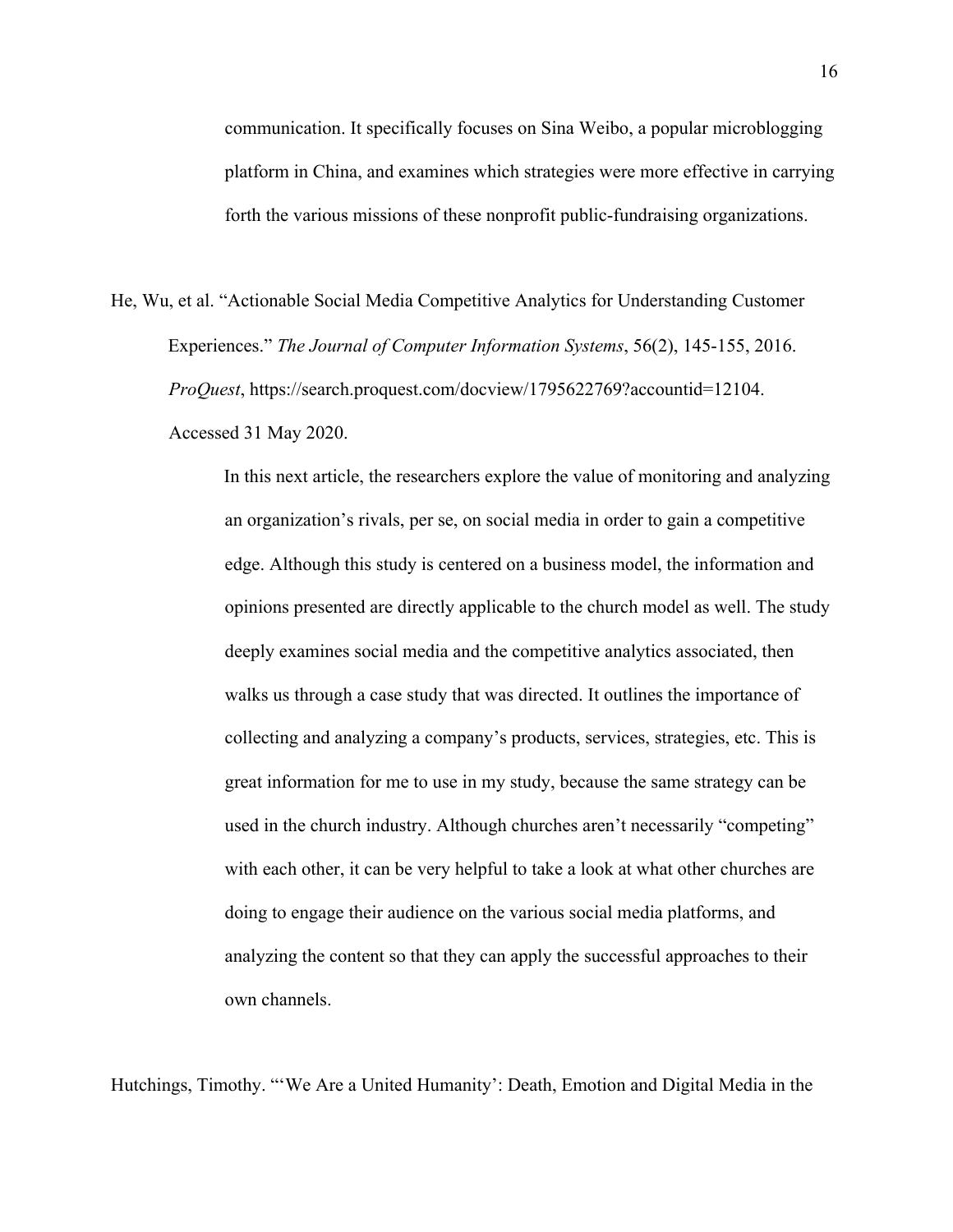Church of Sweden." *Journal of Broadcasting & Electronic Media*, vol. 61, no. 1, Mar. 2017, pp. 90–107. *EBSCOhost*, doi:10.1080/08838151.2016.1273930. Accessed 19 September 2020.

This unique case study covers the attempt by the Church of Sweden, or the Svenska Kyrkan, to display and respond to difficult emotions such as grief through social media and hybrid digital-physical innovations. One of the driving ideologies behind this campaign is that emotional and shared experiences can unite all humanity, whether they are religious or not. This case study is particularly interesting because the church has a large membership that was on a decline. These efforts of emotional outreach, and an emotional anchor of familiarity, help unite and attract potential members to the church.

Knudsen, Gry Høngsmark, and Marie Vejrup Nielsen. "Exploring the Mediatization of Organizational Communication by Religious Communities in Digital Media." *MedieKultur: Journal of Media & Communication Research*, vol. 35, no. 66, Jan. 2019, pp. 101–121. *EBSCOhost*, search.ebscohost.com/login.aspx?direct=true&AuthType= sso&db=ufh&AN=141164238&site=ehost-live. Accessed 19 September 2020.

> This article focuses on the analysis of the digital media presence of 10 different Christian churches in Denmark. It compares and contrasts the ways in which these religious communities communicate and engage through digital platforms. One of the most significant outcomes from this analysis was the advisement that established religious institutions should transition slowly towards an online presence. Churches that were more established in this case study saw difficult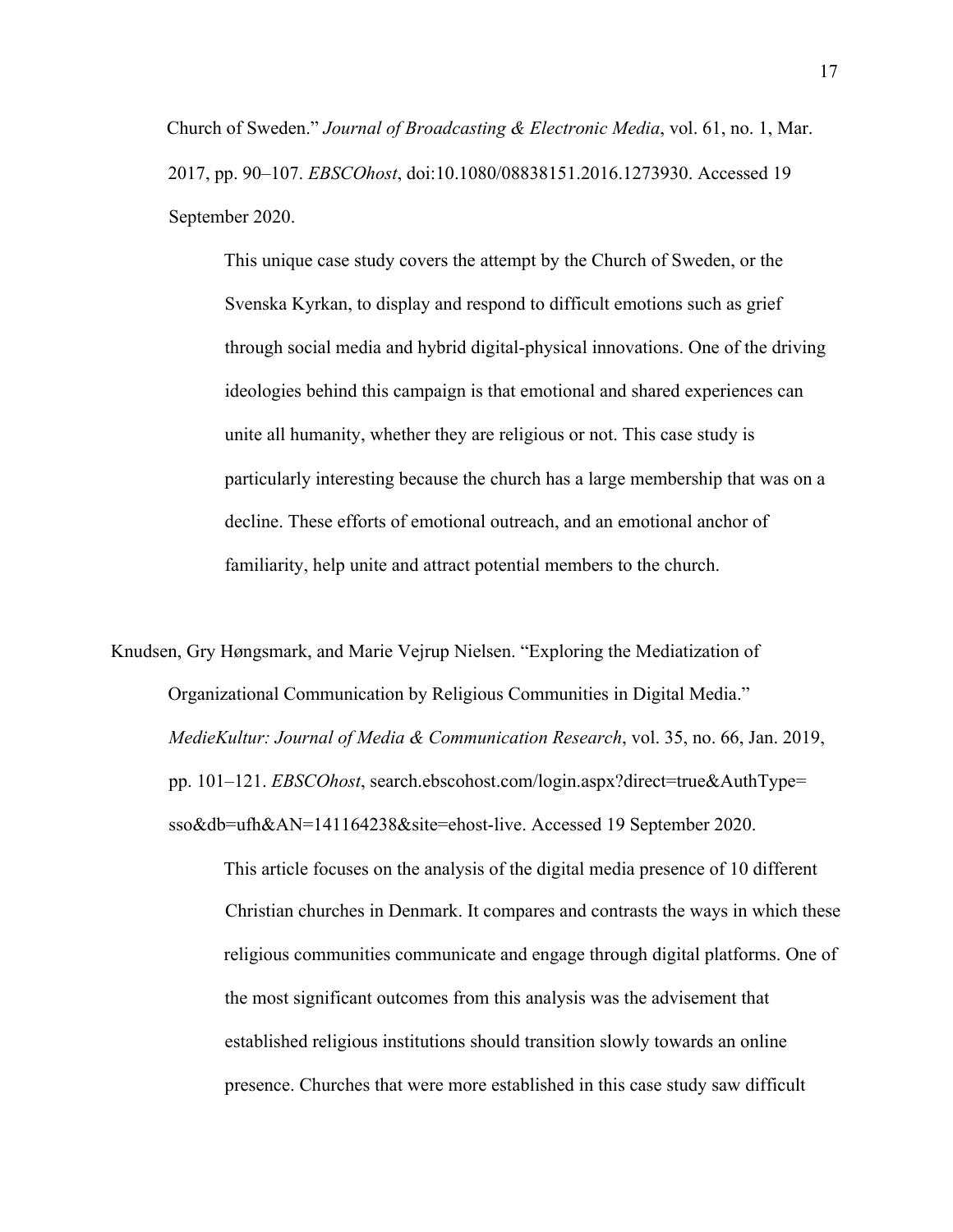adoptions of social media due to their deep, traditional roots. More contemporary churches did not have as much of an issue migrating to a digital platform. Data and analytics are used extensively in the case study and will be a great reference.

Lev-On, Azi, and Sabina Lissitsa. "Facilitating Cross-Cleavage Communication Online: Findings from Interviews with Ultra-Orthodox, Religious, and Secular Participants." *Communication Review*, vol. 21, no. 3, July 2018, pp. 212–227. *EBSCOhost*, doi:10.1080/10714421.2018.1495434. Accessed 19 September 2020.

> This research covers whether social media facilitates communication between members of different communities, religions, nationality, or ethnic backgrounds. The study consists of 93 separate interviews. One of the interesting finds from the study found that sampled participants belonging to minority religious groups tended to use social media for professional use, while members of majority religious institutions were more motivated to use social media to interact with others. They found that minority religions felt more "digitally divided" from other communities, while majorities felt social media facilitated the crossover of communication.

Mazid, Imran. "Dialogic Public Relations and Social Presence Strategies of LGBTQ+ Nonprofit Organizations." *Kentucky Journal of Communication*, vol. 38, no. 1, Spring 2019, pp. 43–64. EBSCOhost, search.ebscohost.com/login.aspx?direct=true&AuthType=sso&db= ufh&AN=139397331&site=ehost-live. Accessed 30 May 2021.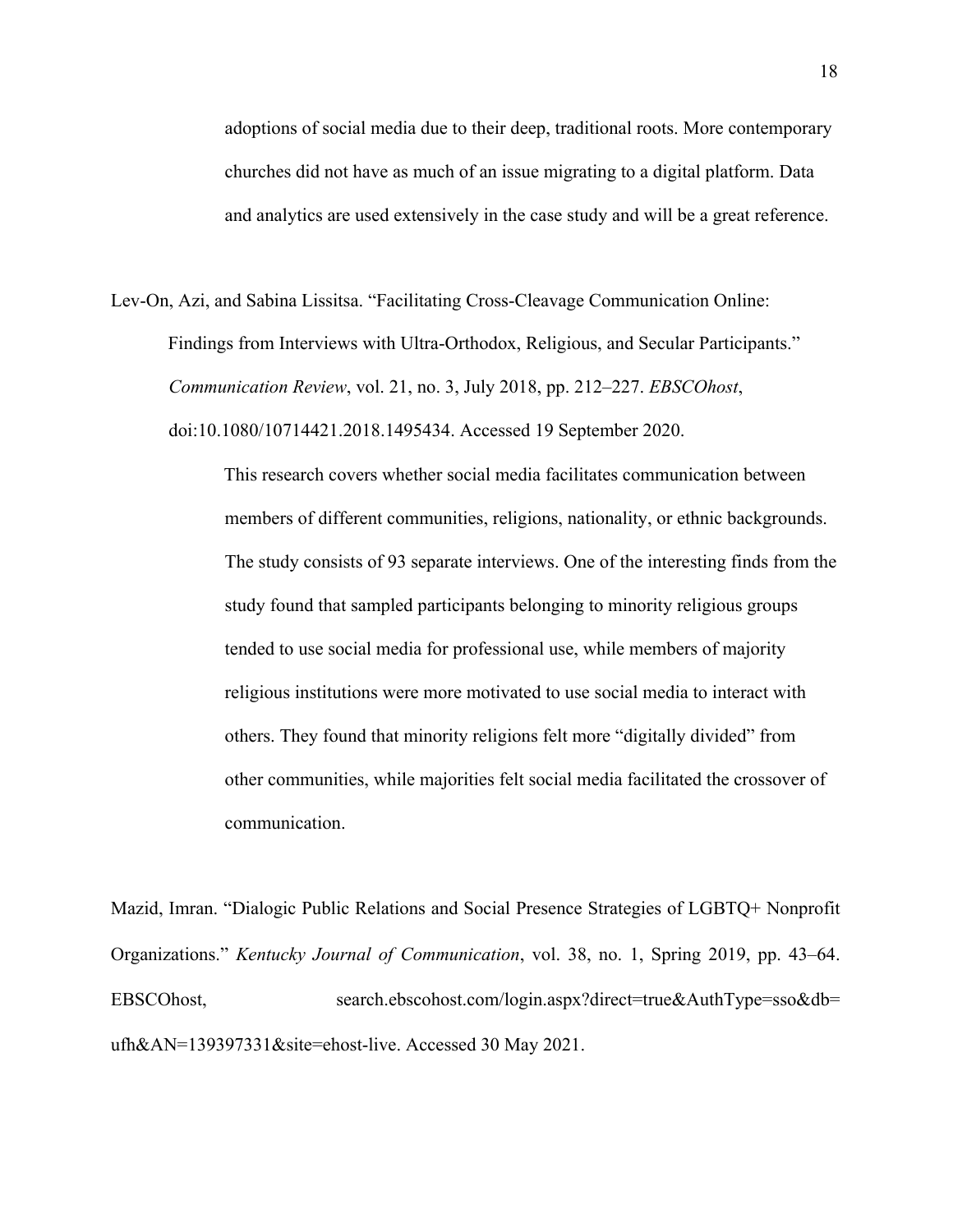This article is a great resource which delves into the ins and outs of Facebook as a marketing tool.

Ming-Yi Wu. "Exploring Organizational Use of Social Media Marketing: A Global Perspective." *China Media Research*, vol. 16, no. 1, Jan. 2020, pp. 92–101. EBSCOhost, search.ebscohost.com/login.aspx?direct=true&AuthType=sso&db=ufh&AN=141619887 &site=ehost-live. Accessed 30 May 2021.

> This study utilizes the Globalization Theory, Systems Theory, and Organization-Public Relationship Theory to examine a variety of organizations' use of social media marketing. They determine which social media platforms are most popular, which social media marketing goals are the most common, and the relationships of business-to-customer, business-to-business, and nonprofit organizations in respect to the platforms and strategies they utilize.

Newman, Bruce I. "Reinforcing Lessons for Business from the Marketing Revolution in U.S. Presidential Politics: A Strategic Triad." *Psychology & Marketing*, vol. 33, no. 10, Oct. 2016, pp. 781–795. EBSCOhost, doi:10.1002/mar.20917. Accessed 30 May 2021.

> This is an interesting study which examines how the same techniques used for marketing in American politics can be translated to businesses everywhere. Because one of the main goals of political marketing is to raise funds, there are a lot of similarities when it comes to the social media marketing strategies used today.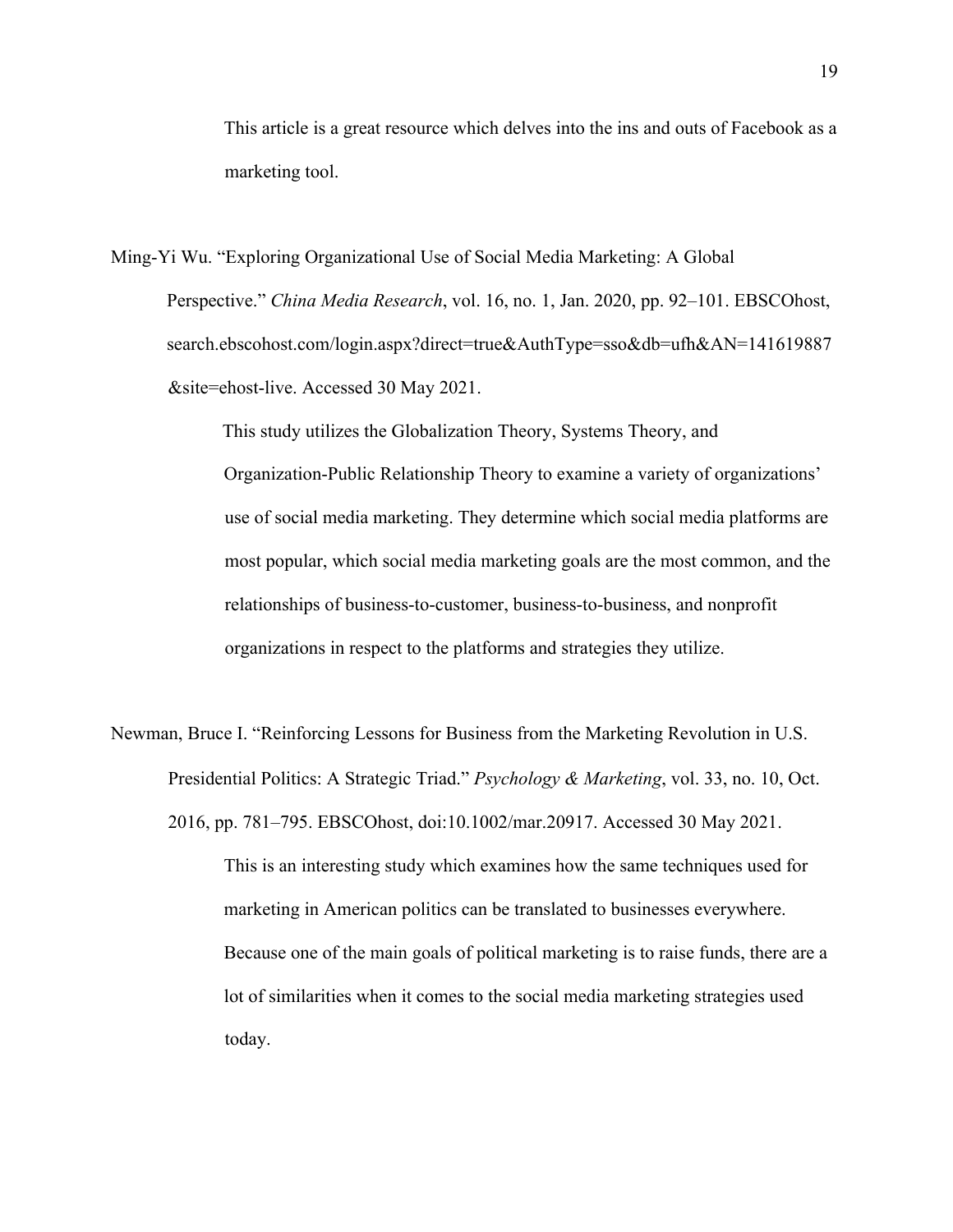Pressrove, Geah, and Carol J. Pardun. "Relationship between Personal Technology Use and the Donor/Volunteer: A Parasocial Approach." *Journal of Promotion Management*, vol. 22, no. 1, Jan. 2016, pp. 137–150. EBSCOhost, doi:10.1080/10496491.2015.1107012. Accessed 30 May 2021.

> These researchers examine the effects of nonprofit organizations developing parasocial relationships with followers/donors via social media. They found that stakeholders are much more likely to give to the cause if they feel like they have a deeply personal relationship with the organization.

Rajan, Benson, and Elishia Vaz. "Sacred Texting: A Study on Social Media Language Trends in New Delhi and Bengaluru Churches." *Amity Journal of Media & Communications Studies (AJMCS*), vol. 8, no. 1, Jan. 2018, pp. 24–35. *EBSCOhost*, search.ebscohost.com/ login.aspx?direct=true&AuthType=sso&db=ufh&AN=141621913&site=ehost-live. Accessed 12 September 2020.

> The article "Sacred Texting: A Study on Social Media Language Trends in New Delhi and Bengaluru Churches" provides a unique perspective on churches based out of India that adopt social media platforms and how they tend to have unintended adoption of "Social Media Language." The article covers the social media platform, WhatsApp, quite extensively. One of the discoveries of this study was that acronyms were finding their way into religious mediums, especially acronyms that translate into relatively profane language, such as "LMAO" or "OMG" (from a religious context).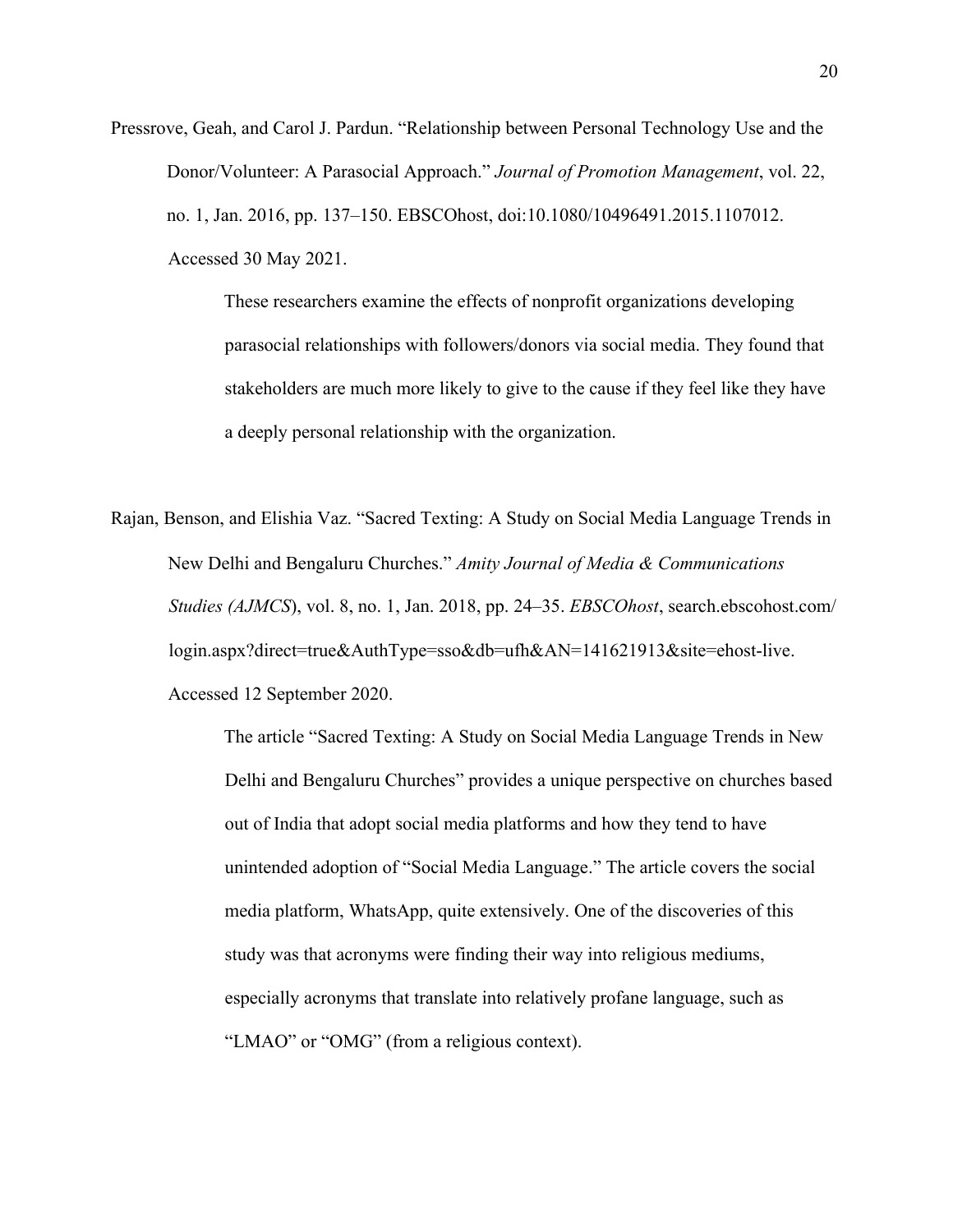Raman, Aparna. "How Do Social Media, Mobility, Analytics and Cloud Computing Impact Nonprofit Organizations? A Pluralistic Study of Information and Communication Technologies in Indian Context." *Information Technology for Development*, vol. 22, no. 3, July 2016, pp. 400–421. EBSCOhost, doi:10.1080/02681102.2014.992002. Accessed 30 May 2021.

This offers some interesting information on not only social media but cloud computing and how they might affect nonprofit organizations.

Ratcliff, Amanda Jo, et al. "Religion and New Media: A Uses and Gratifications Approach." *Journal of Media & Religion*, vol. 16, no. 1, Jan. 2017, pp. 15–26. *EBSCOhost*, doi:10.1080/15348423.2017.1274589. Accessed 19 September 2020.

> This is a fantastic article on the research of general attitudes towards social media adoptions within religious organizations. The research is drawn from a sample of 423 subjects from multiple religious and cultural backgrounds. One of the discoveries from this study was that expectations from religious organizations fall into three categories: religion as a means of passing time, religion as a mode of meeting self needs, and religion as a catalyst for learning. This research can be referenced to help target the foundational needs of specific demographics.

Roy, Suddhabrata Deb. "The Political Economy of Working-Class Social Media Commerce: Digital Capitalism and the Engelsian Concept of Working- Class 'Property.'" *TripleC (Cognition, Communication, Co-Operation): Open Access Journal for a Global*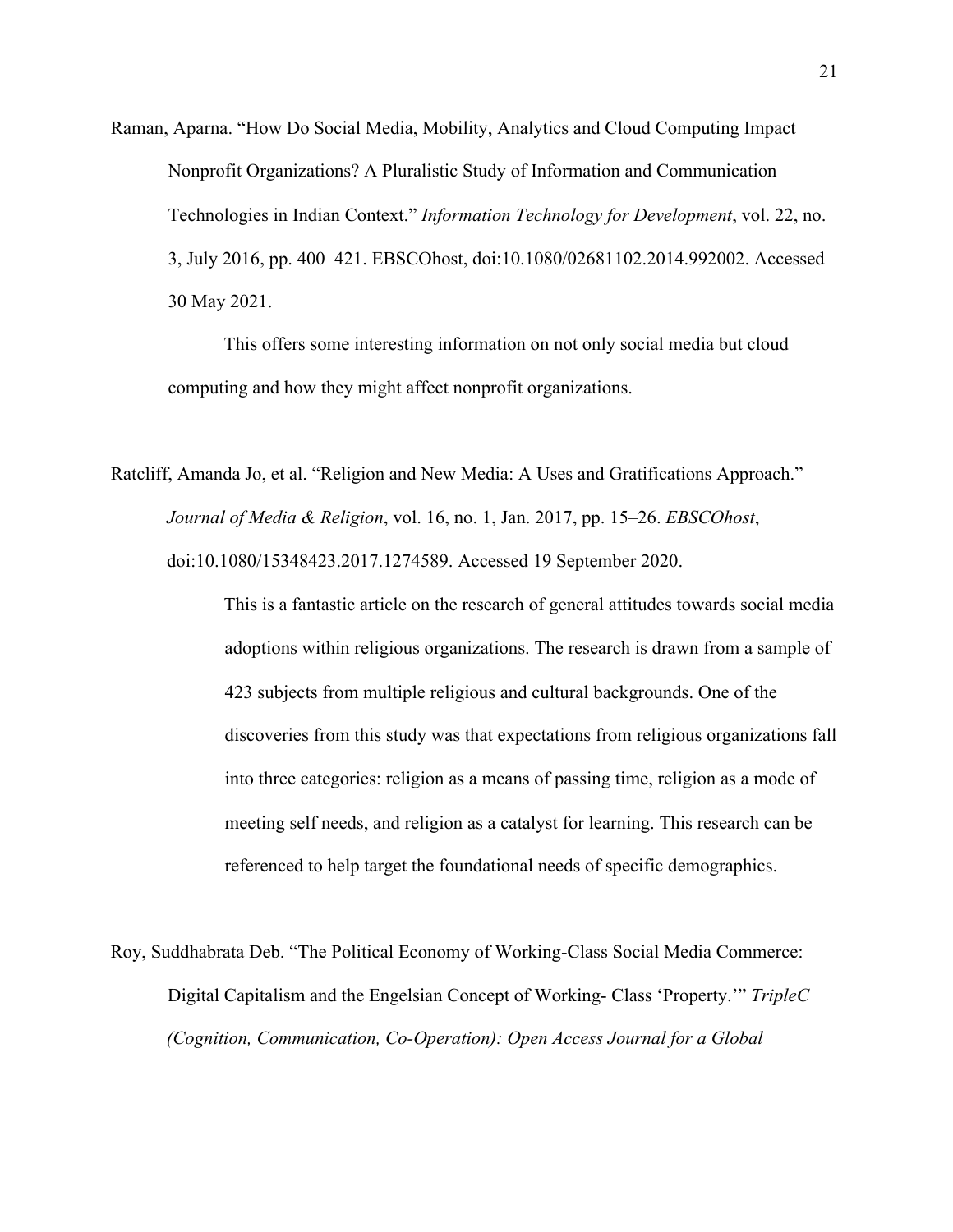*Sustainable Information Society*, vol. 19, no. 1, Jan. 2021, pp. 171–194. EBSCOhost, search.ebscohost.com/login.aspx?direct=true&AuthType=sso&db=ufh&AN=147799729 &site=ehost-live. Accessed 30 May 2021.

This New Zealand study examines social media as a tool described as "property" and its relationship to the working class. It argues that working class users feel like they are in control by having "ownership" over their social media accounts in an age of digital capitalism.

Seelig, Michelle I., et al. "A New Culture of Advocacy: An Exploratory Analysis of Social Activism on the Web and Social Media." *Atlantic Journal of Communication*, vol. 27, no. 1, Jan. 2019, pp. 15–29. EBSCOhost, doi:10.1080/15456870.2019.1540418. Accessed 30 May 2021.

> This is an extremely relevant study, as it examines how nonprofit organizations have adapted to the use of social media as a marketing tool to facilitate engagement and connect with users. It indicates that when good social media strategies are practiced, the effectiveness of campaigns extends beyond other forms of marketing.

Soukup, Paul, et al. "Social Media and Faith Formation: Editor's Introduction." *Communication Research Trends*, vol. 38, no. 4, 2019, p. 3+. *Gale OneFile*: Communications and Mass Media. Accessed 31 May 2020. This last article is definitely the most relevant to my topic. This essay actually serves as the editors' introduction in an issue of *Communication Research*